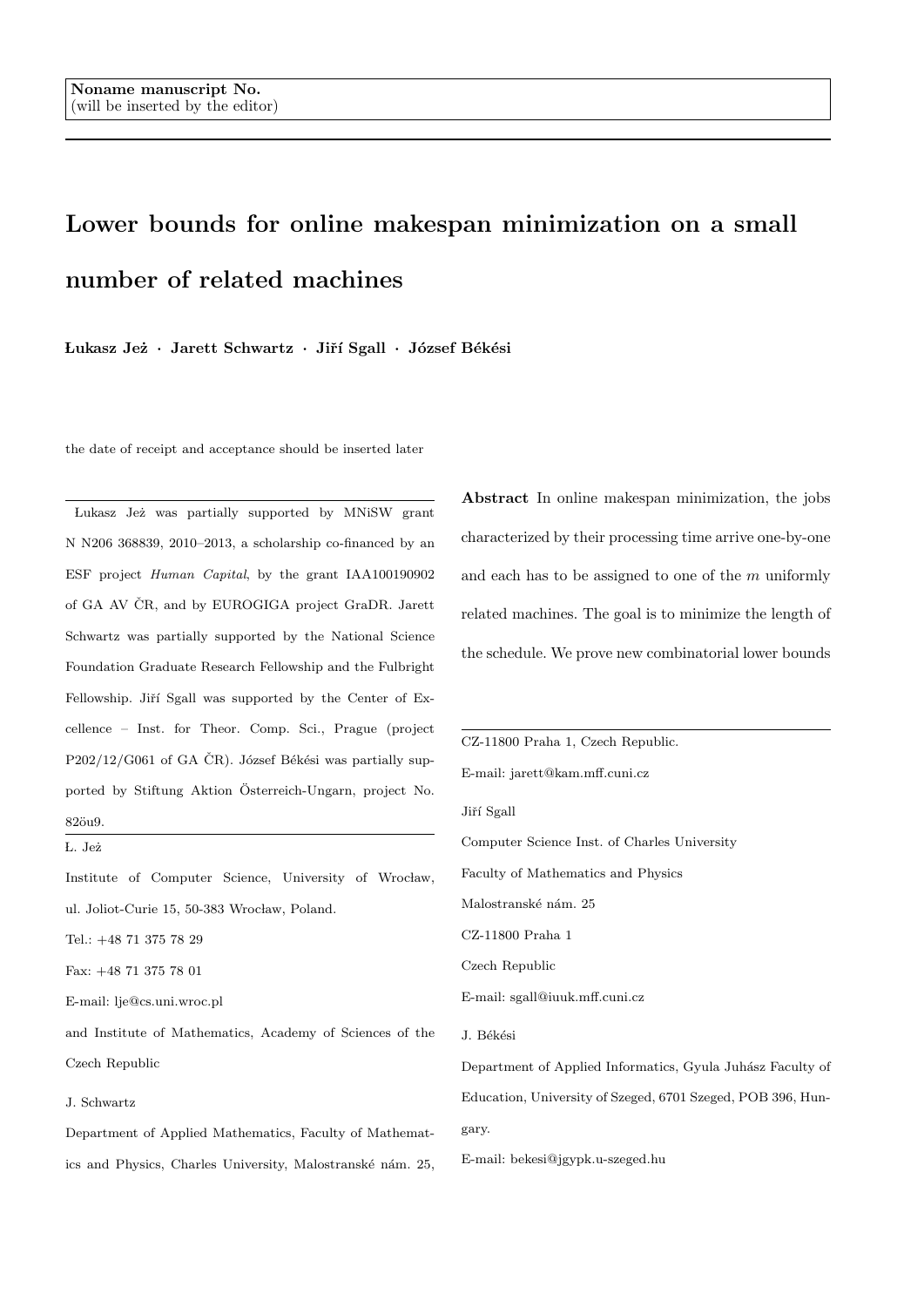for  $m = 4$  and  $m = 5$ , and computer-assisted lower bounds for  $m \leq 11$ .

Keywords online algorithms  $\cdot$  scheduling  $\cdot$  makespan  $\cdot$ related machines

Mathematics Subject Classification (2000) 68M20 · 68Q10 · 68W40 · 90B35

CR Subject Classification F.1.2: Online Computation · F.2.2: Sequencing and Scheduling

## 1 Introduction

In this article we prove new lower bounds for online makespan minimization for a small number of uniformly related machines. The competitive ratio (as a function of the number of machines) for this fundamental problem is upper bounded by a constant but there has been little progress on determining its exact value, as well as the values for a fixed m.

The instance of this problem consists of a sequence of machines with possibly different speeds and a sequence of jobs specified by their processing times. A schedule assigns each job to one of the machines; the time needed to process a job is equal to its processing time divided by the speed of the machine where it is assigned. The objective is to minimize the makespan (also called the length of the schedule, or the maximal completion time). Usually a schedule also needs to spec-

ify the timing of each job (its starting and completion times) so that the jobs on each machine do not overlap. Due to the simplicity of the problem we consider, this is not necessary and it is sufficient to specify the assignment to the machines, silently assuming that each job is started as soon as all the previous jobs on its machine are processed. Instead of calculating the completion times individually for each job, we can calculate the completion time of each machine as the total processing time of the jobs allocated to it divided by the speed of the machine; the makespan is then the maximum of the completion times over all machines.

In the online version of the problem, jobs appear online one-by-one. When a job appears, an online algorithm has to make an irrevocable decision and assign the job to a machine. This decision is permanent and made without the knowledge of the future jobs; the algorithm is not even aware of whether any future jobs exist or not. An online algorithm is R-competitive if for each instance it produces a schedule with makespan at most R times the optimal makespan.

We prove lower bounds of 2.141391 for  $m = 4$  and 2.314595 for  $m = 5$ . Our lower bound is based on an instance where the processing times are a geometric sequence, similarly as in previous works [\(Berman](#page-15-0) [et al 2000;](#page-15-0) [Epstein and Sgall 2000;](#page-15-1) [Ebenlendr and Sgall](#page-15-2) [2012\)](#page-15-2). The speeds are chosen so that any online algo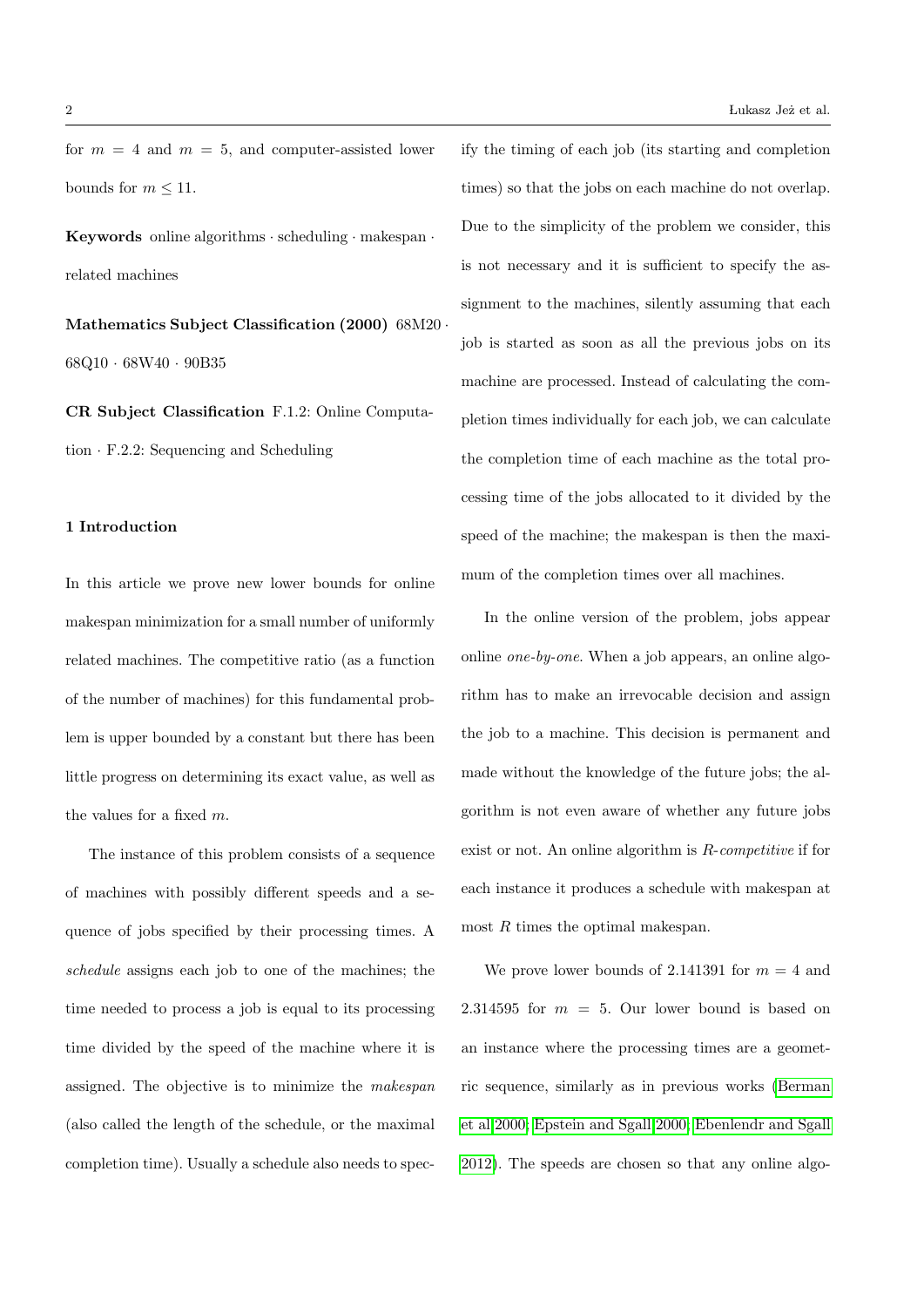rithm can use only the two fastest machines, called the active machines. The bound is then obtained by carefully analyzing the possible patterns of scheduling the jobs on these machines.

Generalizing this to larger values of  $m$ , we use computer search for elimination of possible patterns and give instances with up to 5 active machines.

Our and previous bounds are summarized in Table [1.](#page-2-0)

|                |                      | lower bounds | algorithms |                      |  |
|----------------|----------------------|--------------|------------|----------------------|--|
| $_{m}$         | previous             | new          | best known | LS                   |  |
| $\overline{2}$ | $\phi \approx 1.618$ |              |            | $\phi \approx 1.618$ |  |
| 3              | $\overline{2}$       |              |            | $\overline{2}$       |  |
| $\overline{4}$ |                      | 2.141391     |            | 2.2248               |  |
| 5              |                      | 2.314595     |            | 2.4143               |  |
| 6              | 2.2880               | 2.347312     |            | 2.5812               |  |
| 7              |                      | 2.439957     |            | < 2.7321             |  |
| 8              |                      | 2.439957     |            | < 2.8709             |  |
| 9              | 2.4380               | 2.462775     |            | $\leq 3$             |  |
| 10             |                      | 2.483120     |            | < 3.1214             |  |
| 11             |                      | 2.502672     |            | < 3.2361             |  |
| $\infty$       | 2.5648               |              | 5.8284     | $\Theta(\log m)$     |  |

<span id="page-2-0"></span>Table 1 Previous and our bounds for online makespan minimization on uniformly related machines; LS stands for List Scheduling.

Related work

It is known that for two and three machines, the tight bounds are 1.618 and 2 respectively (see the next paragraph). Two other lower bounds for a small number of machines were 2.2880 for  $m = 6$  and 2.4380 for  $m = 9$ by [Berman et al](#page-15-0) [\(2000\)](#page-15-0). That paper is not interested in the exact number of machines, as its focus is on the overall bounds, and consequently their choice of the speeds of machines is not optimal. Their lower bounds can be modified using our Lemma [1](#page-5-0) to work for  $m = 5$ and  $m = 7$ , respectively; see an explanation at the end of Section [2.](#page-4-0) For an arbitrary (large) number of machines, the current lower bound is 2.5648 [\(Ebenlendr](#page-15-2) [and Sgall 2012\)](#page-15-2), the only improvement of the mentioned lower bound of 2.4380 for  $m = 9$ .

Naturally, the lower bounds need to be compared to the existing algorithms. For a small number of machines the best currently known algorithm is the greedy List Scheduling (LS). Here List Scheduling is defined so that the next job is always scheduled so that it will finish as early as possible. Its competitive ratio for  $m = 2$  is exactly  $\phi \approx 1.618$ , the golden ratio, and for  $m \geq 3$  it is at most  $1+\sqrt{(m-1)/2}$ ; this bound is tight for  $3 \le m \le$ 6 [\(Cho and Sahni 1980\)](#page-15-3). Moreover, for  $m = 2, 3$  it can be checked easily that there is no better deterministic algorithm. For  $m = 2$  it is even possible to give the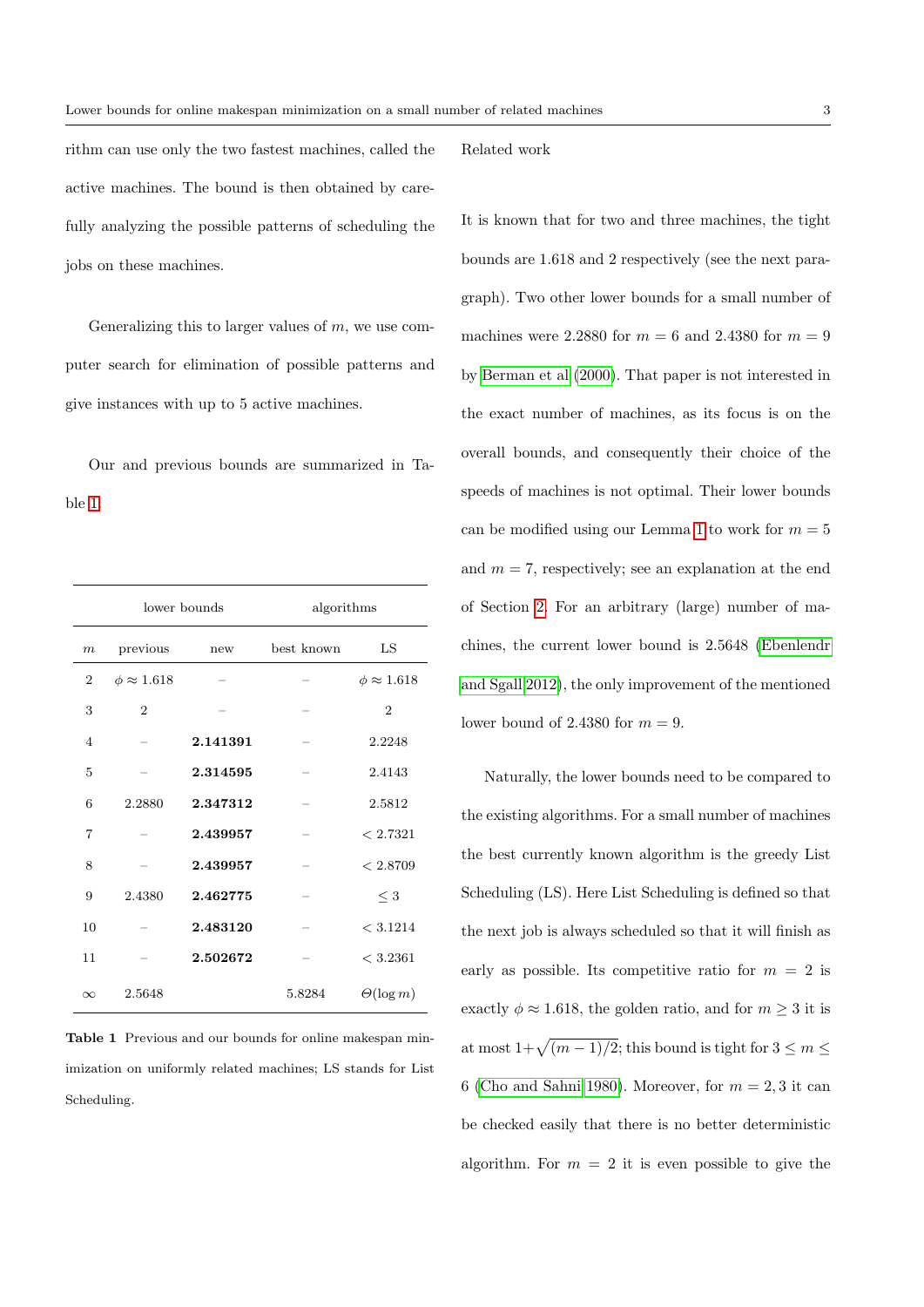exact optimal ratio for any speed combination and it is always achieved by greedy List Scheduling [\(Epstein](#page-15-4) [et al 2001\)](#page-15-4). Already for three machines, it is not known exactly for which speed combinations List Scheduling is optimal, even though we know it is optimal in the worst case. Some recent progress is reported in [\(Cai and Yang](#page-15-5) [2011;](#page-15-5) [Han et al 2011\)](#page-15-6). Another special case when some partial results about optimality of List Scheduling are known is the case when  $m-1$  machines have the same speed, see, e.g., [Han et al](#page-15-6) [\(2011\)](#page-15-6); [Musitelli and Nicoletti](#page-15-7) [\(2011\)](#page-15-7).

For an arbitrary (large) number of machines, the greedy algorithm is far from optimal: its competitive ratio is  $\Theta(\log m)$  [\(Aspnes et al 1997\)](#page-14-0). The first constantcompetitive algorithm for non-preemptive scheduling on related machines was developed in [\(Aspnes et al](#page-14-0) [1997\)](#page-14-0). The currently best algorithms are  $3 + \sqrt{8} \approx$ 5.828-competitive deterministic and 4.311-competitive randomized ones [\(Berman et al 2000\)](#page-15-0). For an alternative very nice presentation see [\(Bar-Noy et al 2000\)](#page-15-8). All these algorithms use doubling, i.e., strategies that work with some estimate of the optimal makespan and when it turns out that the estimate is too low, it is multiplied by 2 or some other constant. While this is a standard technique for obtaining a constant competitive ratio, it would be surprising if it led to optimal algorithms. Designing better algorithms both for small and large number of machines remains one of the central open problems in this area.

Very little is known for randomized algorithms in addition to the 4.311-competitive algorithm mentioned above. For an arbitrary  $m$ , the current lower bound is 2, see [\(Epstein and Sgall 2000\)](#page-15-1). For two machines, we know that the best randomized algorithm has competitive ratio between 1.5 and 1.527 [\(Epstein et al 2001\)](#page-15-4). We are not aware of any other studies of randomized algorithms for online makespan minimization on related machines.

The problem of non-preemptive scheduling can be formulated in the language of online load balancing as the case where the jobs are permanent and the load is their only parameter corresponding to our processing time. Consequently, there are many results on load balancing that extend the basic results on online scheduling in a different direction, see e.g. [\(Azar 1998\)](#page-14-1).

It is interesting to compare our results to the related problem of preemptive scheduling on uniformly related machines. In that problem, each job can be divided into several pieces that may be scheduled on different machines so that the corresponding time slots are non-overlapping; the time slots may also be nonconsecutive, so that at some times a partially completed job is not being processed at all. Contrary to our (nonpreemptive) problem, with preemption it is necessary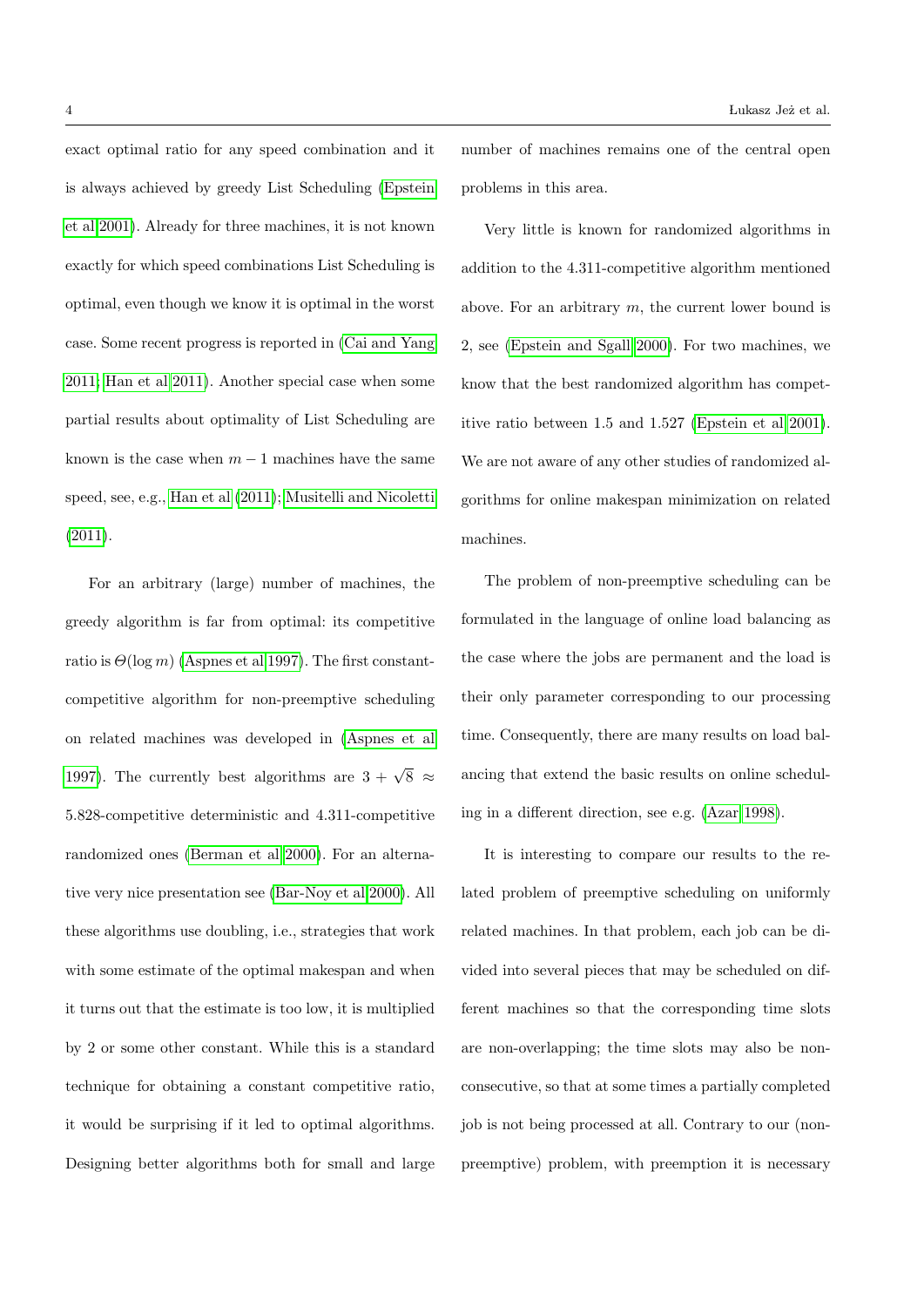to specify the schedule completely, including the timing information. In the online version, for each job we have to specify its schedule completely before the next job is revealed. Interestingly, for this preemptive problem, it is possible to provide an optimal online algorithm for any combination of the speeds and its competitive ratio is between 2.1163 and  $e \approx 2.7182$ , see [\(Ebenlendr et al](#page-15-9) [2009;](#page-15-9) [Ebenlendr 2011\)](#page-15-10). Similar results seem to be out of reach for non-preemptive scheduling, as the combinatorial structure is much more difficult and the value of the optimum is NP-hard to compute, while for the preemptive scheduling it is efficiently computable, in fact given by an easy formula.

The state of the art should be also compared with makespan minimization on identical machines (i.e., the special case with all the speeds equal). There the competitive ratio of List Scheduling is known to be equal to  $2-1/m$  [\(Graham 1966\)](#page-15-11), and it is optimal for  $m = 2$  and  $m = 3$  [\(Faigle et al 1989\)](#page-15-12). Better algorithms are known for  $m = 4$  [\(Chen et al 1994\)](#page-15-13) and larger [\(Galambos](#page-15-14) [and Woeginger 1993\)](#page-15-14). For an arbitrary  $m$ , the optimal competitive ratio is between 1.88 [\(Rudin III 2001\)](#page-15-15) and 1.92 [\(Fleischer and Wahl 2000\)](#page-15-16).

## <span id="page-4-0"></span>2 Preliminaries

We number the machines as well as the jobs from 0 (to obtain simpler formulas). Thus we have machines  $M_0, M_1, \ldots, M_{m-1}$  and jobs  $J_0, J_1, \ldots, J_{n-1}$ . The speed of machine  $M_i$  is denoted  $s_i$ ; we order the machines so that their speeds are non-increasing. The processing time of job  $J_j$  is denoted  $p_j$ ; thus the job takes time  $p_j/s_i$  to be processed on  $M_i$ .

For a given sequence of jobs  $\mathcal{J}$ , let  $\mathcal{J}_i$  be the set of indices of jobs scheduled on machine  $M_i$ . The completion time of the machine is then simply the sum of processing times of the jobs scheduled to the machine divided by its speed:  $C_i = \frac{1}{s_i} \sum_{j \in \mathcal{J}_i} p_j$ . We compare the maximum completion time in the output of the algorithm with the maximum completion time of the optimal schedule.

In all our lower bounds, we let  $\mathcal J$  denote an infinite sequence of jobs  $j_0, j_1, \ldots$ , where  $j_i$  has processing time  $p_i = \alpha^i$  for some  $\alpha > 1$ . We shall consider the algorithm's assignment of jobs for the prefixes of  $J$ ; we denote the prefix of  $\mathcal J$  consisting of the first  $t+1$  jobs  $j_0, j_1, \ldots, j_t$  by  $\mathcal{J}[t]$ .

## 2.1 Three machines

We first briefly review the proof of the tight lower bound of 2 for  $m = 3$ , to introduce the main ideas.

The machine  $M_0$  has speed 1, the machines  $M_1$  and  $M_2$  have speed 1/2. We set  $\alpha = 2$ , i.e.,  $p_i = 2^i$ . We observe that the optimal makespan for  $\mathcal{J}[t]$  is  $p_t = 2^t : j_t$  is scheduled on  $M_0$ ,  $j_{t-1}$  on  $M_1$  and all the remaining jobs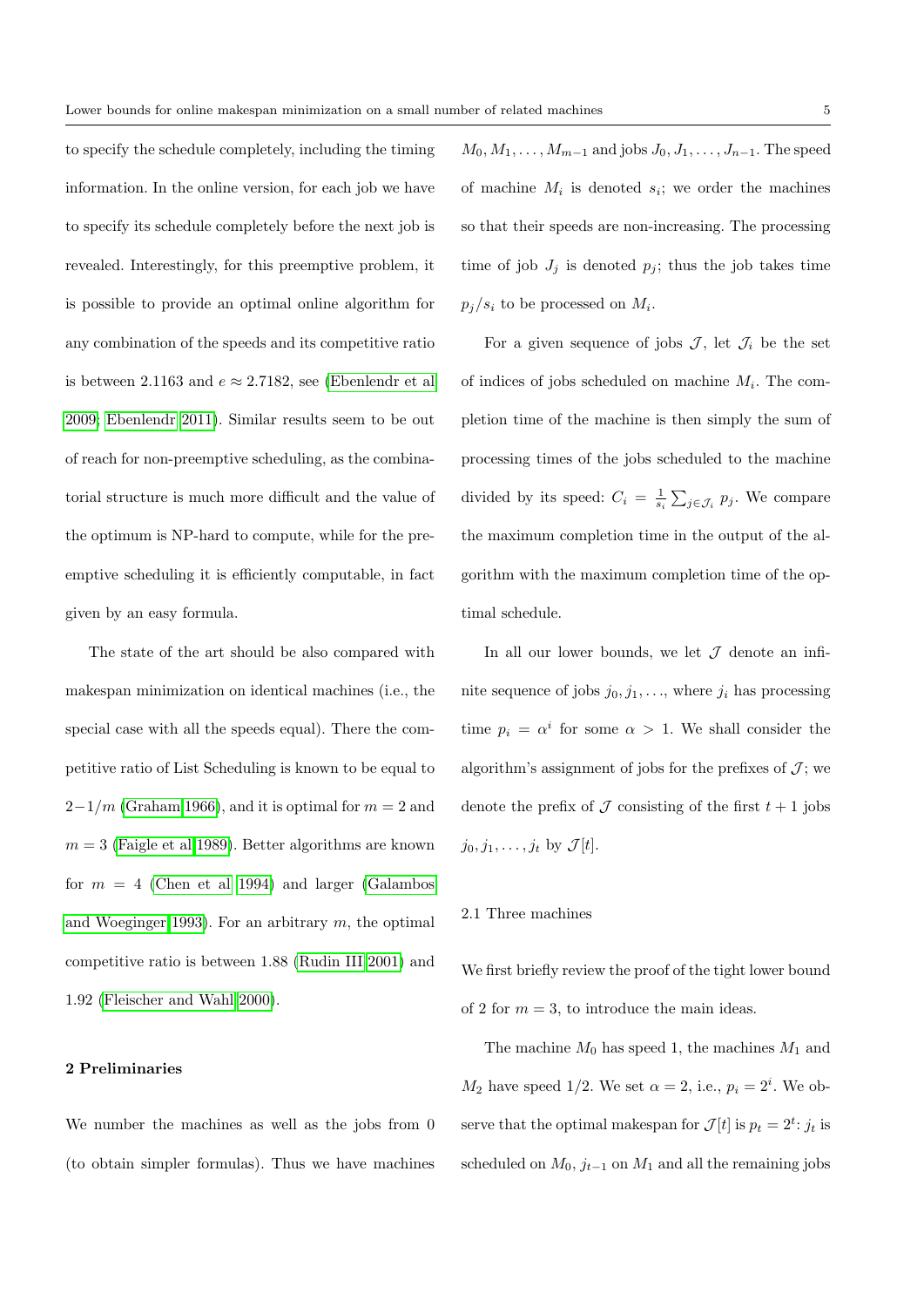on  $M_2$ . Assume we have an algorithm with a competitive ratio smaller than 2. If a job  $j_t$  is scheduled on one of the slow machines, the makespan on  $\mathcal{J}[t]$  is  $2p_t$ , twice the optimum. Thus the algorithm schedules all jobs on  $M_0$ . But then the makespan on  $\mathcal{J}[t]$  is  $2p_t-1$ , by taking t sufficiently high we get a contradiction again.

#### 2.2 More machines

To obtain a lower bound of  $R$  for more machines, we arrange the instance so that an R-competitive algorithm is forced to schedule all jobs on the  $k$  fastest machines (instead of one for  $m = 3$ ), for some k. With  $k = 2$ we obtain combinatorial bounds for  $m = 4, 5$  while for larger values of k we use computer search and obtain bounds for larger k. The value of  $\alpha$  will be chosen later, separately for each case.

The machines  $M_0, M_1, \ldots, M_{k-1}$  are called *active* machines; we set the speed of the active machine  $M_i$  to  $s_i = \alpha^{-i}$ . All the remaining machines, i.e.,  $M_k$ ,  $M_{k+1}$ ,  $\ldots$ ,  $M_{m-1}$  are called *inactive* and have the same speed  $s_k$ . This speed is chosen so that:

(A) 
$$
s_k \leq 1/R
$$
 and

(B) for any t, the optimal makespan for  $\mathcal{J}[t]$  equals  $p_t$ . The condition (A) limits the possible lower bound on R and needs to be verified separately in each case. As we shall see later, for some values of  $\alpha$ , k and m it gives the tightest bound on  $R$ , while for other values not. In any case, it is desirable to choose  $s_k$  as small possible, so that we have a chance of proving a large bound on R.

Thus we investigatee what is the smallest possible speed  $s_k$  such that (B) holds, and it turns out that a simple argument gives an exact bound. Due to our choice of speeds of active machines, the  $k$  largest jobs of  $\mathcal{J}[t]$  fit on the k active machines so that they all complete exactly at time  $p_t$ . Thus it is necessary that all the remaining jobs together do not overflow the capacity of all the inactive machines. With this in mind, we set the speeds

<span id="page-5-1"></span>
$$
s_k = s_{k+1} = \dots = s_{m-1}
$$

$$
= \alpha^{-k} \cdot \max \left\{ 1, \frac{1}{m-k} \sum_{i \ge 0} \alpha^{-i} \right\}
$$

$$
= \alpha^{-k} \cdot \max \left\{ 1, \frac{\alpha}{(m-k)(\alpha-1)} \right\} , \qquad (1)
$$

and in Lemma [1](#page-5-0) we prove that this choice of  $s_k$  indeed guarantees that (B) holds.

<span id="page-5-0"></span>**Lemma 1.** The optimum makespan for  $\mathcal{J}[t]$  is  $p_t = \alpha^t$ .

Proof. First observe that the optimum makespan is at least  $p_t$  because processing  $j_t$  alone takes  $p_t$  on  $M_0$ , the fastest machine. To prove that a schedule with the makespan  $p_t$  indeed exists, we assign the jobs greedily in the decreasing order of their processing times, i.e., in a reverse order, from  $j_t$ ,  $j_{t-1}$ , ..., to  $j_0$ . The job  $j_{t-i}$ , for  $i = 0, 1, \ldots, k - 1$  is assigned to  $M_i$ . Thus  $M_i$  will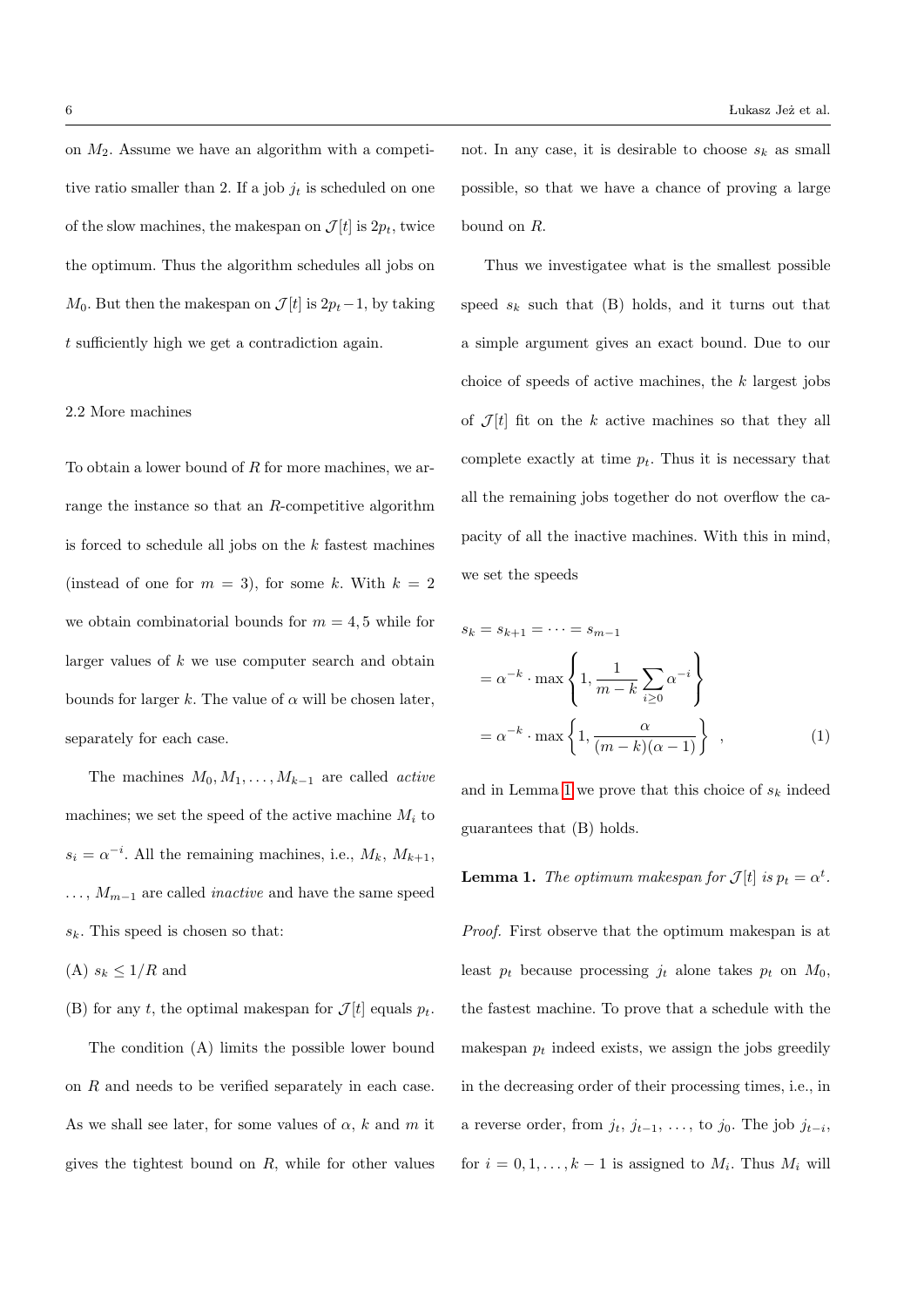take  $p_{t-i}/s_i = \alpha^t = p_t$  to process its only job. If  $t < k$ , we are done.

If  $t \geq k$ , define the *available work* of a machine M as  $p_t$  multiplied by M's speed minus the total processing time of jobs already assigned to  $M$ . Thus  $M$ 's available work is the maximum total processing time of jobs that can yet be assigned to  $M$  while keeping its completion time no larger than  $p_t$ . We prove the following claim.

**Claim:** When the job  $j_n$  is to be assigned, the total available work on the  $m-k$  inactive machines is at least  $p_n \cdot \max\left\{m - k, \frac{\alpha}{\alpha - 1}\right\}.$ 

Assuming the claim holds, one of the machines has available work of at least  $p_n$ , thus  $j_n$  can be assigned to it. Applying this to all jobs yields the desired schedule.

It remains to prove the claim. First we observe that it holds for  $n_0 = t - k$ : At this point, no job is yet assigned to inactive machines, so using [\(1\)](#page-5-1), the total available work is

$$
(m-k)p_ts_k = (m-k)p_t\alpha^{-k} \cdot \max\left\{1, \frac{1}{m-k} \cdot \frac{\alpha}{\alpha-1}\right\}
$$

$$
= p_{n_0} \cdot \max\left\{m-k, \frac{\alpha}{\alpha-1}\right\} .
$$

To prove the claim for  $n < n_0$ , note that before scheduling  $j_n$ , the available work decreases by exactly  $p_{n+1} = \alpha^{n+1}$  once  $j_{n+1}$  is scheduled. Thus to prove the claim, assuming its validity for  $n + 1$ , it is sufficient to show that the bound in the claim decreases by at least

$$
\alpha^{n+1}
$$
. As the actual decrease is

$$
(p_{n+1} - p_n) \cdot \max\left\{m - k, \frac{\alpha}{\alpha - 1}\right\}
$$

$$
= (\alpha^{n+1} - \alpha^n) \cdot \max\left\{m - k, \frac{\alpha}{\alpha - 1}\right\}
$$

$$
\geq \alpha^n(\alpha - 1)\frac{\alpha}{\alpha - 1} = \alpha^{n+1},
$$

this completes the proof of both the claim and the lemma.  $\Box$ 

The lower bound proofs in each case continue by examining the possible patterns of scheduling jobs on the active machines. Intuitively it is clear that the best algorithm uses an eventually periodic pattern, which then matches the lower bound. For the actual proof we proceed by gradually excluding more and more patterns. For  $k = 2$  active machines this requires only a few steps and thus can be performed by hand. For larger  $k$  we use computer search.

We note that our lower bounds, both combinatorial and computer-assisted ones, are optimized in the following sense: For every choice of  $\alpha$ , assuming the speeds and the jobs in the instance are as above, and assuming that  $R$  equals our lower bound, there either exists a periodic pattern so that the sequence can be scheduled on the active machines with makespan at most  $R$  times the optimum or the speed of the inactive machines is larger than  $1/R$  and thus the algorithm can use them.

Finally, let us explain our previous remark concerning the lower bounds from [Berman et al](#page-15-0) [\(2000\)](#page-15-0). In these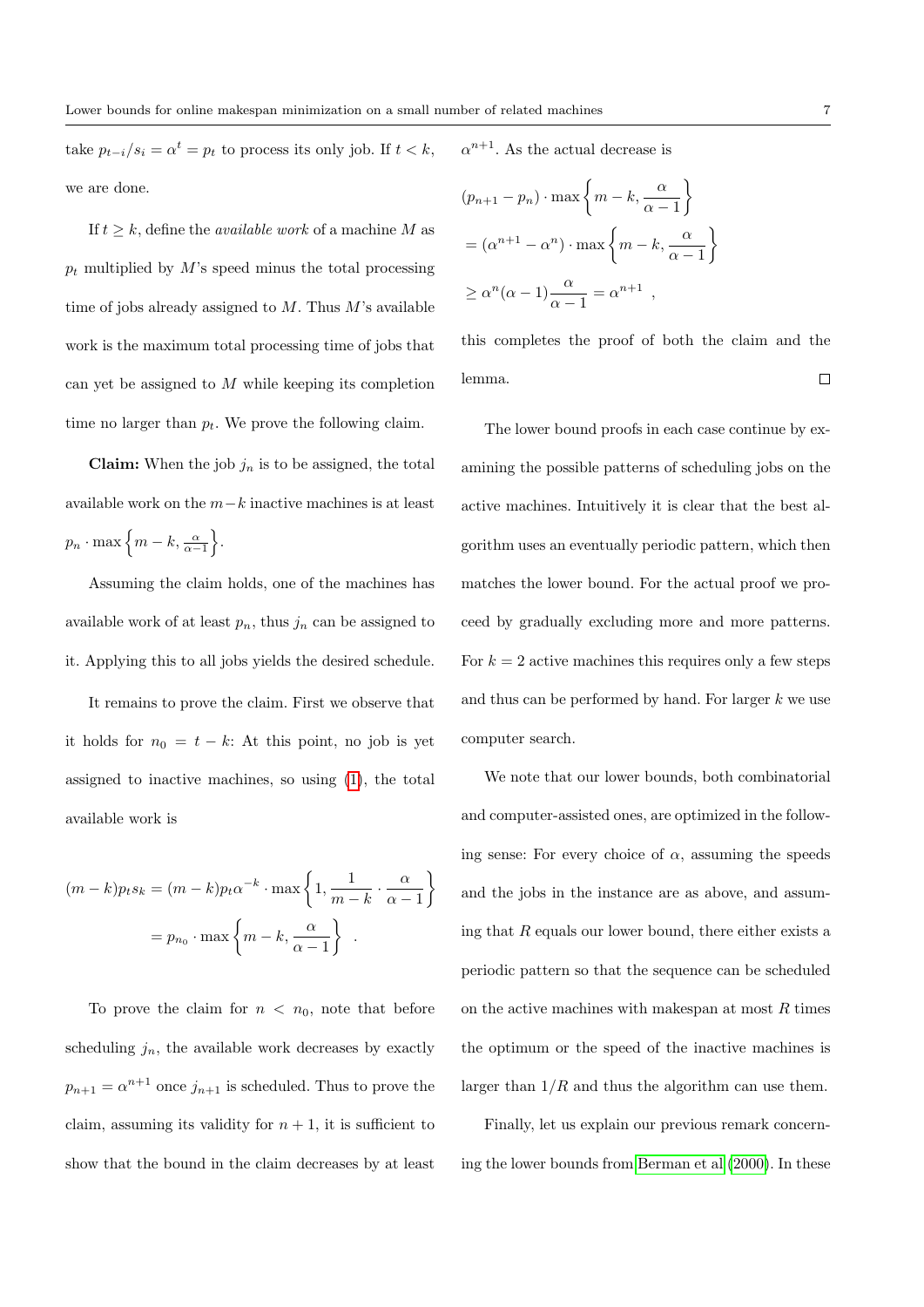bounds, the authors set the speeds of inactive machines to continue the geometric sequence of the speeds of the active machines, only the last machine has the speed equal to the sum of the tail of the geometric sequence, so that all the small jobs exactly fit. Thus, in their analysis the analog of our Lemma [1](#page-5-0) holds trivially. However, using Lemma [1](#page-5-0) we can change the speeds of the inactive machines to be equal and thus decrease their number from  $m = 6$  to  $m = 5$  for the bound of 2.288 for 2 active machines and from  $m = 9$  to  $m = 7$  for the bound of 2.438 for three active machines, without any other changes in their proofs.

#### 3 Combinatorial Lower Bounds

We give improved lower bounds for  $m = 4$  and  $m = 5$ machines. In both cases we use only  $k = 2$  active machines. However, having three inactive machines instead of only two allows us to use smaller  $\alpha$  and consequently obtain stronger lower bound for five machines.

## 3.1 Four Machines

**Theorem 2.** Let  $\alpha \approx 1.72208$  be the largest real root of  $z^4 - z^3 - z^2 - z + 1$ . For makespan minimization on  $m = 4$  uniformly related machines there exists no online algorithm with competitive ratio smaller than

$$
R = \frac{\alpha^4}{\alpha^3 - 1} = 1 + \frac{\alpha(\alpha + 1)}{\alpha^3 - 1} \approx 2.141391 . \tag{2}
$$

Proof. Assume for the sake of contradiction that an online algorithm has competitive ratio smaller than R. Lemma [1](#page-5-0) then implies that, for every  $t$ , the algorithm's makespan on  $\mathcal{J}[t]$  is strictly smaller than  $R \cdot p_t$ . Consider the algorithm's assignment of jobs to machines while serving  $\mathcal{J}$ .

Note that  $\alpha/(2(\alpha-1)) \approx 1.1476 > 1$ , so  $s_2 = s_3$  $1/(2\alpha(\alpha-1)) \approx 0.3654$  by [\(1\)](#page-5-1). Thus  $s_2 \leq 1/R \approx$ 0.4670, so the algorithm never assigns any job to any inactive machine, as otherwise the makespan on  $\mathcal{J}[t]$  is at least  $p_t/s_2 \geq p_t \cdot R$  after scheduling some  $j_t$  on an inactive machine.

<span id="page-7-0"></span>Fact 3. The algorithm never assigns two out of three consecutive jobs to  $M_1$ .

Proof. Suppose that the algorithm does assign two out of three consecutive jobs to  $M_1$ , and that  $j_t$  (for some t) is the later of those two jobs. Then the completion time of  $M_1$  on  $\mathcal{J}[t]$  is at least  $(p_t + p_{t-2})/s_1 = p_t \cdot (1 + 1/\alpha^2) \cdot$  $\alpha = p_t \cdot (\alpha + 1/\alpha) \approx 2.3 \cdot p_t > R \cdot p_t$ , a contradiction.  $\Box$ 

Using Fact [3,](#page-7-0) we further notice that the assignment to  $M_0$  is also constrained.

<span id="page-7-2"></span><span id="page-7-1"></span>**Fact 4.** There exists an integer  $t_0$  such that the algorithm never assigns three consecutive jobs,  $j_{t-2}, j_{t-1}$ , and  $j_t$  to  $M_0$  for any  $t \ge t_0$ .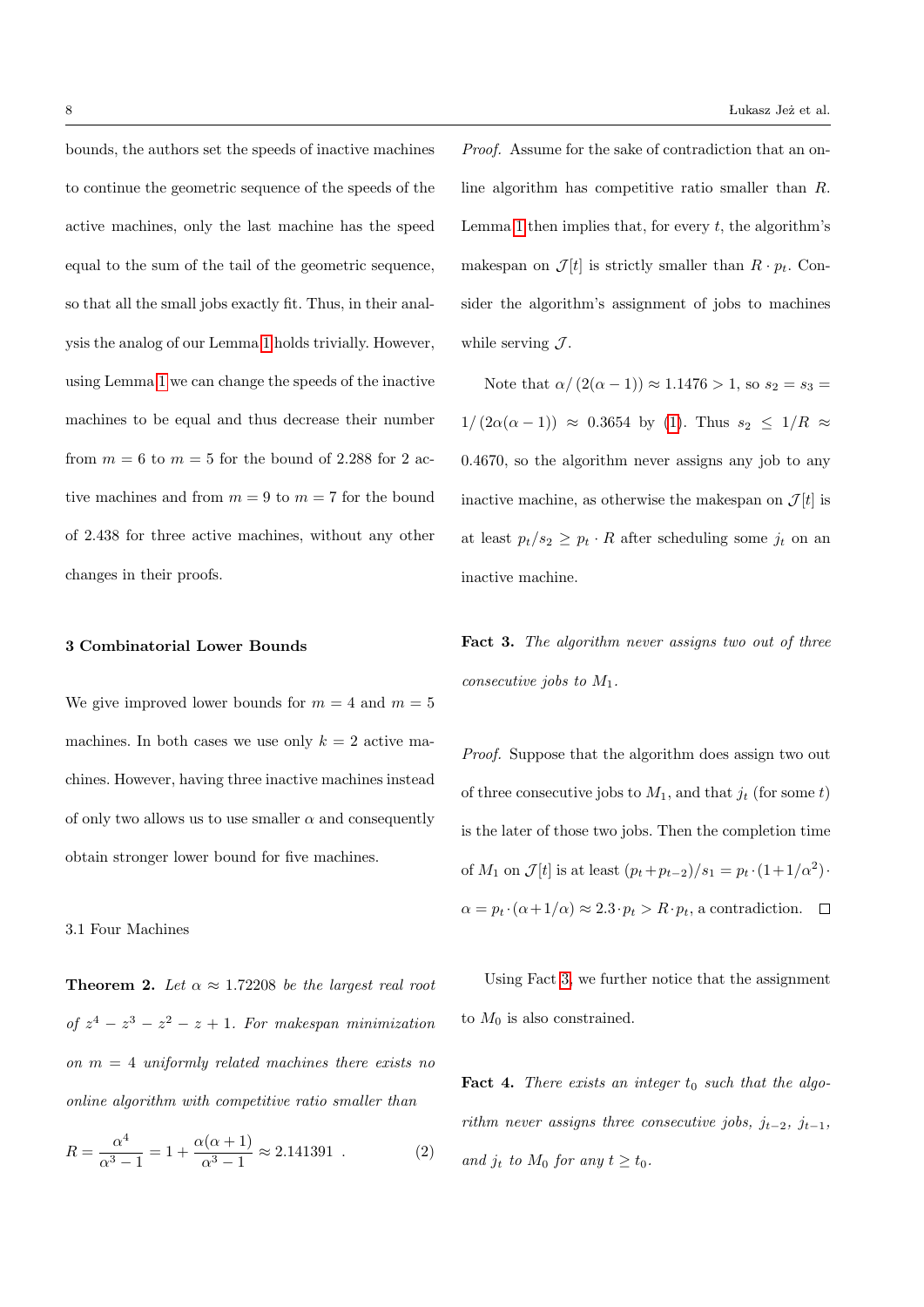*Proof.* Suppose that the algorithm does assign  $j_{t-2}$ ,  $j_{t-1}$ , and  $j_t$  to  $M_0$ . The algorithm never assigns any job to an inactive machine, and by Fact [3](#page-7-0) it assigned at most every third job from  $\mathcal{J}[t-3]$  to  $M_1$ . Thus the completion time of  $M_0$  on  $\mathcal{J}[t]$  divided by  $p_t$  is at least  $p_{t} + p_{t-1} + p_{t-2} + p_{t-4} + p_{t-5} + p_{t-7} + p_{t-8} +$ 

$$
\frac{pt + pt - 1 + pt - 2 + pt - 4 + pt - 5 + pt - 7 + pt - 8 + \cdots}{pt \cdot s_0},
$$

which for  $t \to \infty$  tends to

$$
1 + \left(\frac{1}{\alpha} + \frac{1}{\alpha^2}\right) \cdot \frac{\alpha^3}{\alpha^3 - 1} = R \ ,
$$

where equality follows from  $(2)$ , a contradiction.  $\Box$ 

Together, Facts [3](#page-7-0) and [4](#page-7-2) imply that after the initial  $t_0$ steps, the algorithm's behavior is fixed: its assignment has period 3, within which the algorithm assigns the first job to  $M_1$  and the other two to  $M_0$ .

Take a large enough t such that the algorithm assigned  $j_t$  to  $M_1$ . As  $t \to \infty$ , the ratio of the completion time of  $M_1$  on  $\mathcal{J}[t]$  to  $p_t$  tends to

$$
\frac{1}{p_t \cdot s_1} (p_t + p_{t-3} + p_{t-6} + \ldots) \xrightarrow[t \to \infty]{} \alpha \cdot \frac{\alpha^3}{\alpha^3 - 1} = R ,
$$

where equality follows from  $(2)$ . This is the final contradiction.  $\Box$ 

#### 3.2 Five Machines

**Theorem 5.** Let  $\alpha \approx 1.52138$  be the only real root of  $z^3 - z - 2$ . For makespan minimization on  $m = 5$  uniformly related machines there exists no online algorithm with competitive ratio smaller than  $R = \alpha^2 \approx 2.314595$ .

Proof. Assume for the sake of contradiction that an online algorithm has competitive ratio smaller than R. Lemma [1](#page-5-0) then implies that, for every  $t$ , the algorithm's makespan on  $\mathcal{J}[t]$  is strictly smaller than  $R \cdot p_t$ . Consider the algorithm's assignment of jobs to machines while serving  $\mathcal{J}$ .

<span id="page-8-2"></span>The choice of  $\alpha$  implies that

$$
\frac{\alpha+1}{\alpha^3 - 1} = 1
$$
 and  $R = \frac{\alpha^2(\alpha+1)}{\alpha^3 - 1} \approx 2.3146$ . (3)

Note that  $\alpha/(3(\alpha-1)) \approx 0.9727 < 1$ , so  $s_2 = s_3 =$  $s_4 = 1/\alpha^2 = 1/R$  by [\(1\)](#page-5-1). Since  $s_2 = 1/R$ , the algorithm never assigns any job to any inactive machine, as otherwise the makespan on  $\mathcal{J}[t]$  is at least  $p_t/s_2 = p_t \cdot R$ after scheduling some  $j_t$  on an inactive machine.

<span id="page-8-0"></span>Fact 6. The algorithm never assigns two consecutive jobs,  $j_{t-1}$  and  $j_t$ , to  $M_1$ .

*Proof.* Suppose that the algorithm does assign  $j_{t-1}$  and  $j_t$  to  $M_1$  for some t. Then the completion time of  $M_1$ on  $\mathcal{J}[t]$  is at least  $(p_t + p_{t-1})/s_1 = p_t \cdot (1 + 1/\alpha) \cdot \alpha =$  $p_t \cdot (\alpha + 1) \approx 2.5214 \cdot p_t > R \cdot p_t$ , a contradiction.  $\Box$ 

Using Fact [6,](#page-8-0) we further notice that the assignment to  $M_0$  is also constrained.

<span id="page-8-1"></span>**Fact 7.** There exists an integer  $t_0$  such that the algorithm never assigns three consecutive jobs,  $j_{t-2}$ ,  $j_{t-1}$ , and  $j_t$ , to  $M_0$  for any  $t \geq t_0$ .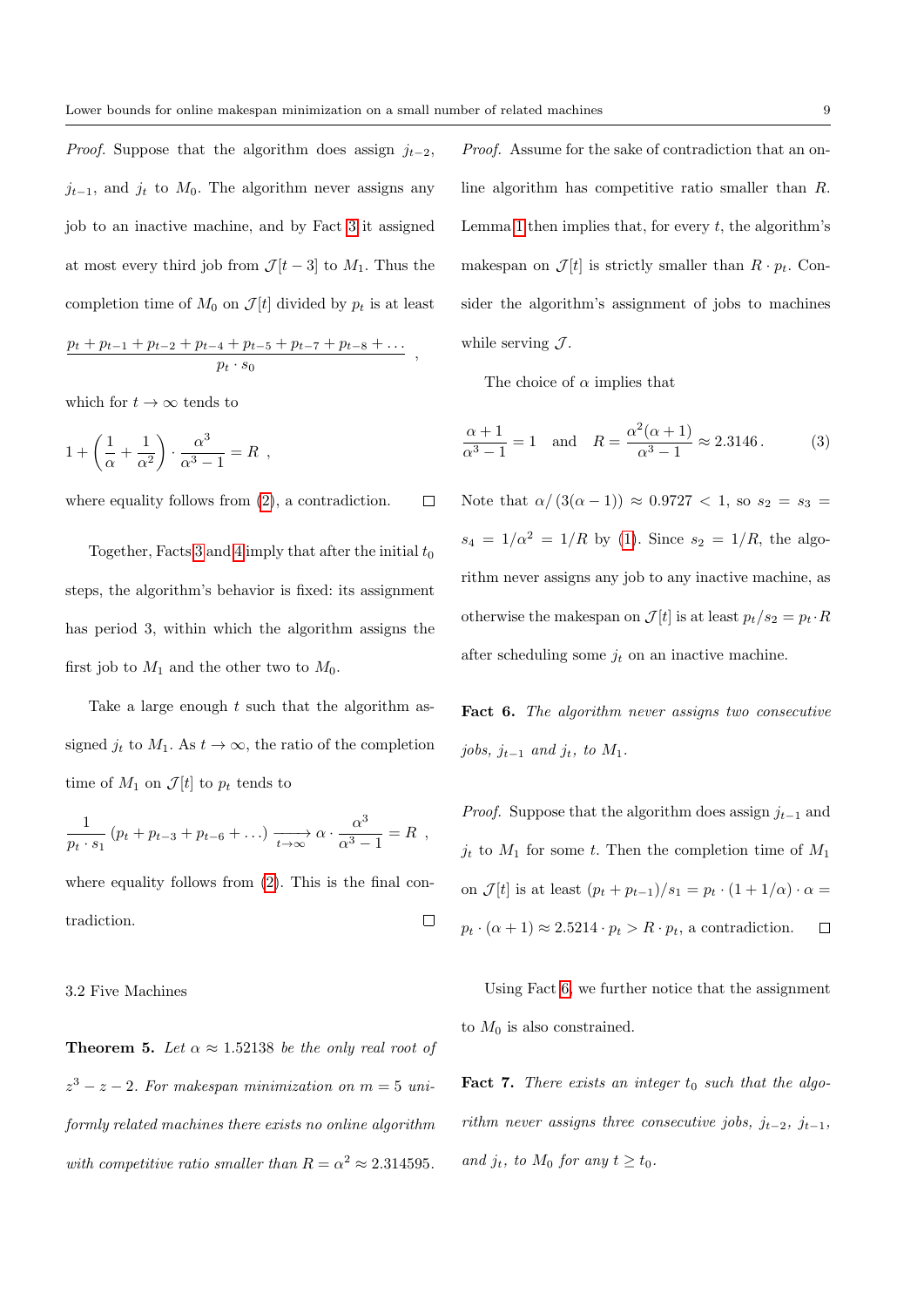*Proof.* Suppose that the algorithm does assign  $j_{t-2}$ ,  $j_{t-1}$ , and  $j_t$  to  $M_0$ . The algorithm never assigns any job to an inactive machine, and by Fact [6](#page-8-0) it assigned at most every other job from  $\mathcal{J}[t-3]$  to  $M_1$ . Thus the completion time of  $M_0$  on  $\mathcal{J}[t]$  divided by  $p_t$  is at least

$$
\frac{1}{p_t \cdot s_0} \left( (p_t + p_{t-1} + p_{t-2}) + (p_{t-4} + p_{t-6} + \ldots) \right) ,
$$

which for  $t \to \infty$  tends to

$$
1 + \frac{1}{\alpha} + \frac{1}{\alpha^2 - 1} \approx 2.4179 > R ,
$$

a contradiction.

Now with Fact [7](#page-8-1) in turn we realize that assignment to  $M_1$  is further constrained.

<span id="page-9-0"></span>**Fact 8.** There exists an integer  $t_1$  such that the algorithm never assigns two jobs  $j_{t-2}$  and  $j_t$  to  $M_1$  for any  $t \geq t_1$ .

*Proof.* Let  $t_1 \geq t_0 + 3$ . Suppose that the algorithm does assign  $j_{t-2}$  and  $j_t$  to  $M_1$ . As  $t \ge t_0+3$ , the algorithm did not assign all three jobs  $j_{t-3}, j_{t-4}, j_{t-5}$  to  $M_0$ . Therefore, the completion time of  $M_1$  on  $\mathcal{J}[t]$  is at least  $(p_t + p_{t-2} + p_{t-5})/s_1 = p_t \cdot (1 + 1/\alpha^2 + 1/\alpha^5) \cdot \alpha$  $2.365p_t > R \cdot p_t$ , a contradiction.  $\Box$ 

Together, Facts [6](#page-8-0) up to [8](#page-9-0) imply that after the initial  $t_1$  steps, the algorithm's behavior is fixed: its assignment has period 3, within which the algorithm assigns the first job to  $M_1$  and the other two to  $M_0$ .

Take large enough t such that the algorithm assigned  $j_t$  and  $j_{t-1}$  to  $M_0$  and  $j_{t-2}$  to  $M_1$ . As  $t \to \infty$ , the ratio of the completion time of  $M_0$  on  $\mathcal{J}[t]$  to  $p_t$ tends to

$$
\frac{1}{p_t} (p_t + p_{t-1} + p_{t-3} + p_{t-4} + \ldots)
$$

$$
\xrightarrow[t \to \infty]{} \left(1 + \frac{1}{\alpha}\right) \cdot \frac{\alpha^3}{\alpha^3 - 1} = R,
$$

where the last equality follows from [\(3\)](#page-8-2). This is the final contradiction.  $\Box$ 

## 4 Computer Search

 $\Box$ 

The Lower Bounds described in [Berman et al](#page-15-0) [\(2000\)](#page-15-0) were found via search through possible assignments of jobs to  $k = 3$  active machines. We present a generalization of their computer search technique in order to find the exact pattern of allocations that maximizes the lower bound obtainable for  $k = 3, 4, 5$  active machines. It also confirms the previous section's results for  $k = 2$ active machines.

First, we describe our technique. Fix some competitive ratio  $R$  that we want to achieve. We maintain a vector  $S = (S_0, \ldots, S_{k-1})$  that tracks the relative load on each of the active machines. Now, we build a graph with states representing all such vectors such that  $S_i \leq R\alpha^{-i}$ and edges being the possible vectors after a single job is scheduled. Our initial state is  $(0, \ldots, 0)$ . To get the relative load after a job scheduled on machine i on a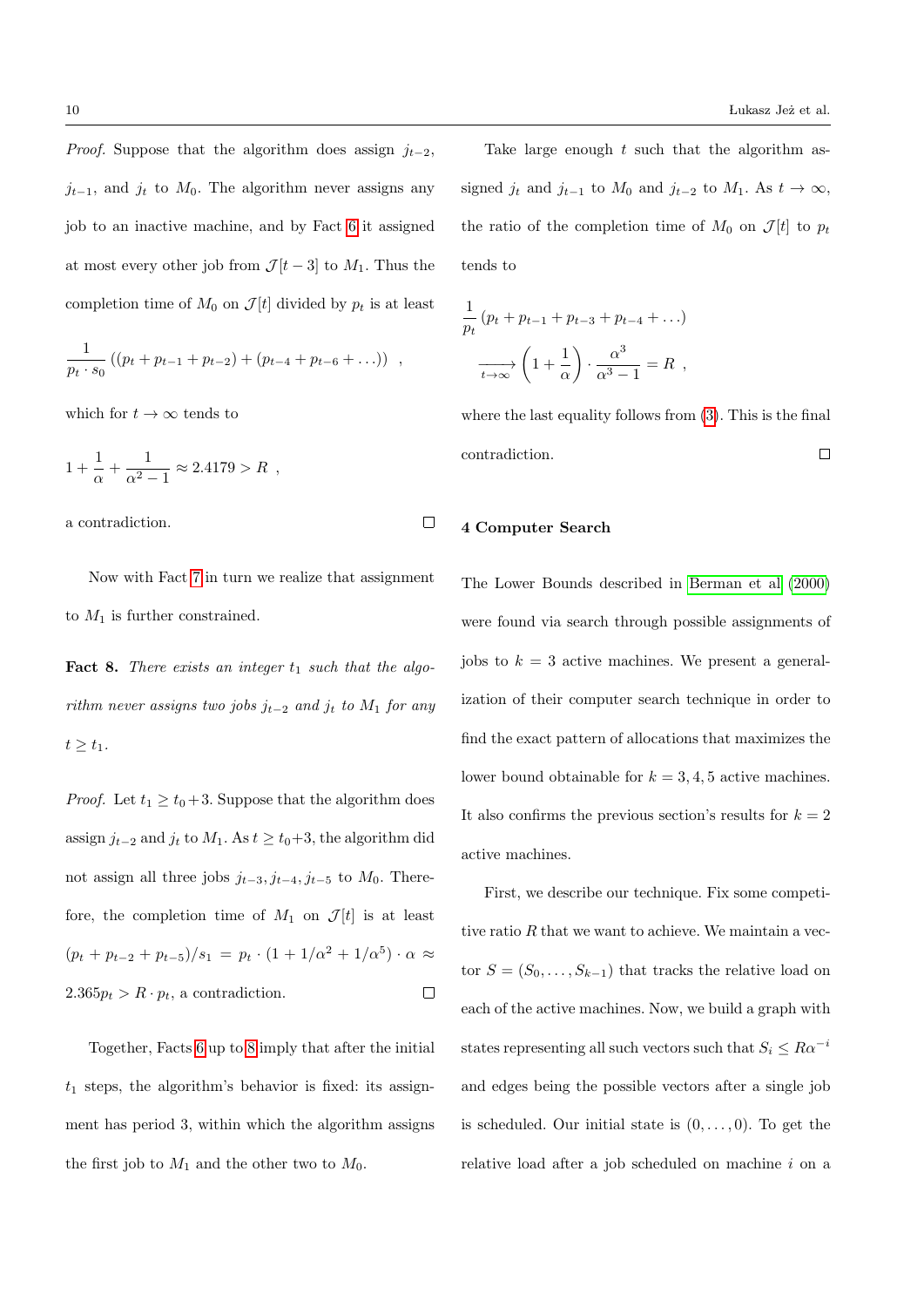given state  $S$ , we first divide each entry of our relative load vector S by  $\alpha$  and then add 1 to the  $i^{th}$  entry of our vector. So, we get up to  $k$  edges out of each vertex.

This is the same infinite graph as the one considered by [Berman et al](#page-15-0) [\(2000\)](#page-15-0), though they only considered  $k = 3$  active machines. We also consider all possible competitive ratios  $R$ , whereas they always set R to equal  $\alpha^k$ . Clearly, there is an R-competitive deterministic scheduling algorithm if and only if there is an infinite path in the graph starting from the initial state. In order to make this graph computer searchable, Berman et al. made the graph finite by discretizing the S vector. This, however, led to large rounding errors except for large choices of  $n$ , the factor of discretization. So, we use a different method for which it is sufficient to search only a part of the graph.

Rather than building the entire graph, we only build the tree generated by scheduling  $r$  jobs for a small choice of r. Normally, this would generate a tree with  $k^r$  states, but since we do not include states with  $S_i$  $R\alpha^{-i}$ , many branches of the tree are pruned. From this graph, we can determine if there is a path of length  $r$ in the infinite graph. Thus, for a given choice of  $r, \alpha$ , and  $k$ , if there is no path of length  $r$ , then there is no deterministic scheduling algorithm with competitive ratio R, giving us a lower bound.

As we are proving a lower bound of R, the common speed of the inactive machines has to be at most  $1/R$ , or else it would be possible to schedule at least one job on the inactive machines. Hence, by Lemma [1,](#page-5-0) we have that the number of inactive machines,  $m - k$ , is no less than  $(R/\alpha^k) \sum_{i \geq 0} \alpha^{-i} = R \cdot \alpha^{1-k} (\alpha - 1)^{-1}$ . So, this limits our choice of  $\alpha$  to a certain range for a given combination of  $k$  and  $m$ . We maximize the choice of  $R$ over this range to obtain our lower bound.

We can also calculate the pattern that the online algorithm can follow to achieve a competitive ratio close to our lower bound. We select an R slightly larger than the maximum  $R$  for which the graph was finite. Then, any sufficiently long path is guaranteed to follow an optimal pattern; in principle there could be several optimal patterns, actually we did not even prove that there exists one. However, it is sufficient for us to find a single one matching the lower bound, since any such pattern shows that our lower bound cannot be improved further—and we have done this for each  $m$  for the optimal value of  $\alpha$ .

As we saw in the analysis of  $m = 4$  and  $m = 5$ , such pattern does not necessarily make the completion times of all machines equal, i.e., for some  $i$  the  $i$ -th entry might be much smaller than  $\alpha^{k-i}$ . While for our choice of  $\alpha$  all paths in the tree will follow the pattern after some point, there is some flexibility in the allocation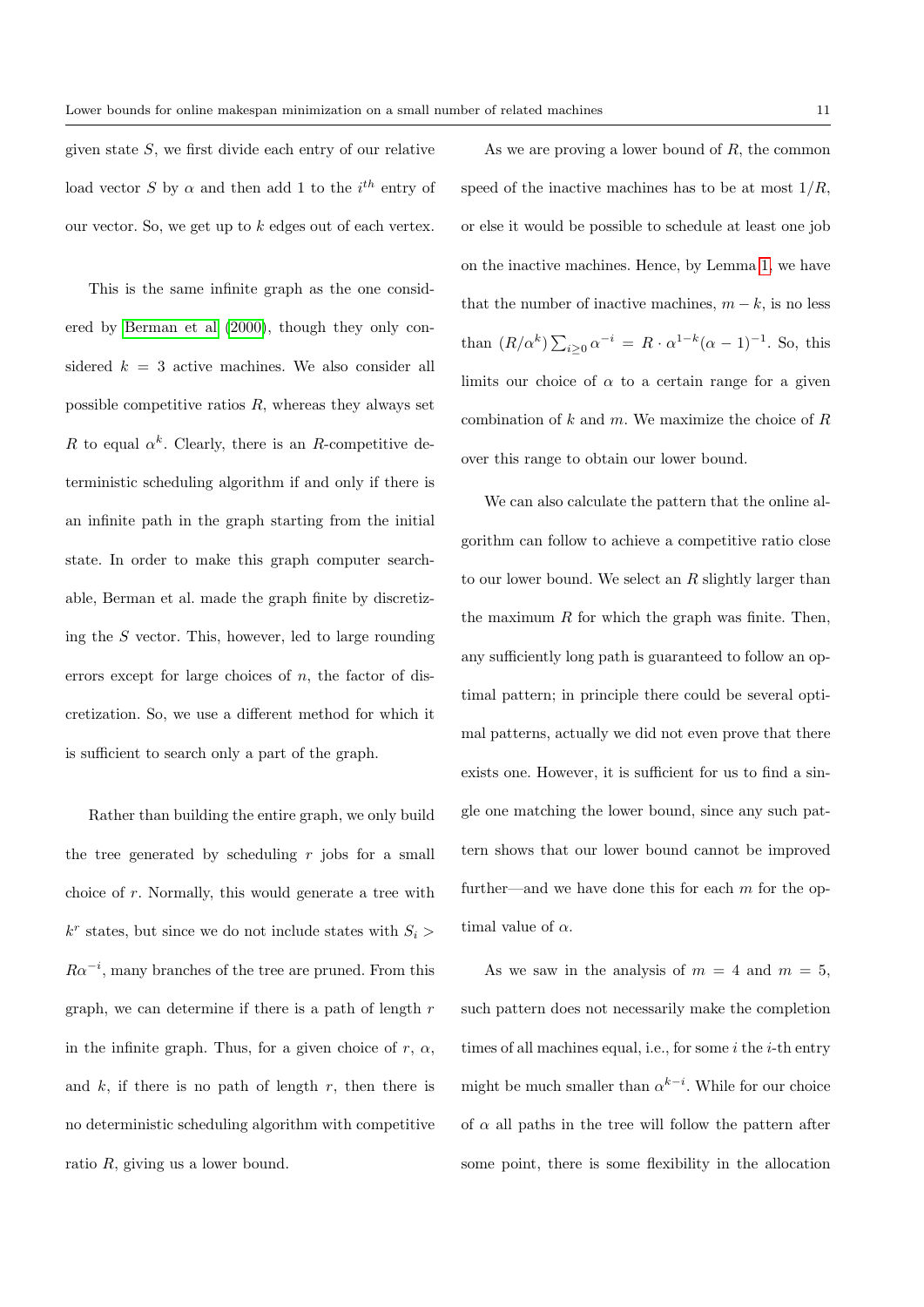of the first few jobs, as they are very small. As we are using DFS to find a single long path in the tree in order to find the optimal pattern, our search is likely to find the pattern after inspecting only a small number out of many feasible initial allocations. After finding a cyclic pattern of length  $\ell$ , it is simple to check if it attains the desired ratio by inspecting the relative load vector that it yields. Our method works for values of  $k$  up to 5. We are unable to find lower bounds and matching patterns for  $k \geq 6$ , as the tree becomes too large.

As described, we are able to verify for a given  $k, m$ ,  $\alpha$  and R if there is an R-competitive algorithm for our sequences. For the optimal values of  $\alpha$ , it is feasible to find  $R$  by binary search. To speed up computations, we have not searched the whole tree, but only a random sample of the initial branches. This works in practice, since if there is an infinite branch and  $R$  is not too close to the real bound, most initial branches can be extended. If an infinite branch is found, it is proven that the bound is smaller. If none is found, we first verify the result by extending the random sample and then we have verified the results by a complete search for selected values of  $\alpha$ .

Our computer search results are presented in Table [2](#page-12-0) and, in more detail, in Figures [1,](#page-12-1) [2](#page-13-0) and [3.](#page-14-2) The data in Table [2](#page-12-0) is presented as follows. First, the number of active machines,  $k$ , then the optimal number of machines,

m, then the approximation to the optimal value of  $\alpha$ . This is followed by the optimal pattern, presented as follows. The integer i denotes  $M_i$ , the i<sup>th</sup> fastest machine (counting from 0), and the pattern repeatedly assigns jobs to the machines in the order given. The next column gives the number h of the machine  $M_h$  that attains the highest load for this pattern and this value of  $\alpha$ . Finally, the last column gives the value of the lower bound ratio  $R$  given by the computer search and matched by the pattern found.

Figure [1](#page-12-1) shows the bounds for all values of m and k. For each value of  $\alpha$ , the largest lower bound R is displayed. The values of  $m$  and  $k$  are implicit, as given by the condition (A) and setting of the speeds. Most importantly, for a given  $\alpha$  and R, k is the smallest number such that  $\alpha^k \geq R$ , since  $s_k \geq \alpha^{-k}$  and (A) would be violated otherwise. Similarly, since  $(m - k)s_k \geq$  $\alpha^{1-k}/(\alpha-1)$ , the number of inactive machines  $(m-k)$ needs to satisfy  $(m-k)\alpha^{k-1}(\alpha-1) \geq R$ . These bounds on R are drawn as thin, fast increasing functions. As  $\alpha$ decreases, the number of active or inactive machines increases once one of these curves is crossed. The largest values of  $\alpha$  correspond to  $m = 4$  (and  $k = 2$ ), but as  $\alpha$ decreases, the curve for R crosses  $1/s_2 = 2\alpha(\alpha - 1)$ , so an additional inactive machine is required for smaller  $\alpha$ . Hence at that point the region corresponding to  $m = 5$ and  $k = 2$  starts, and extends to the left until the R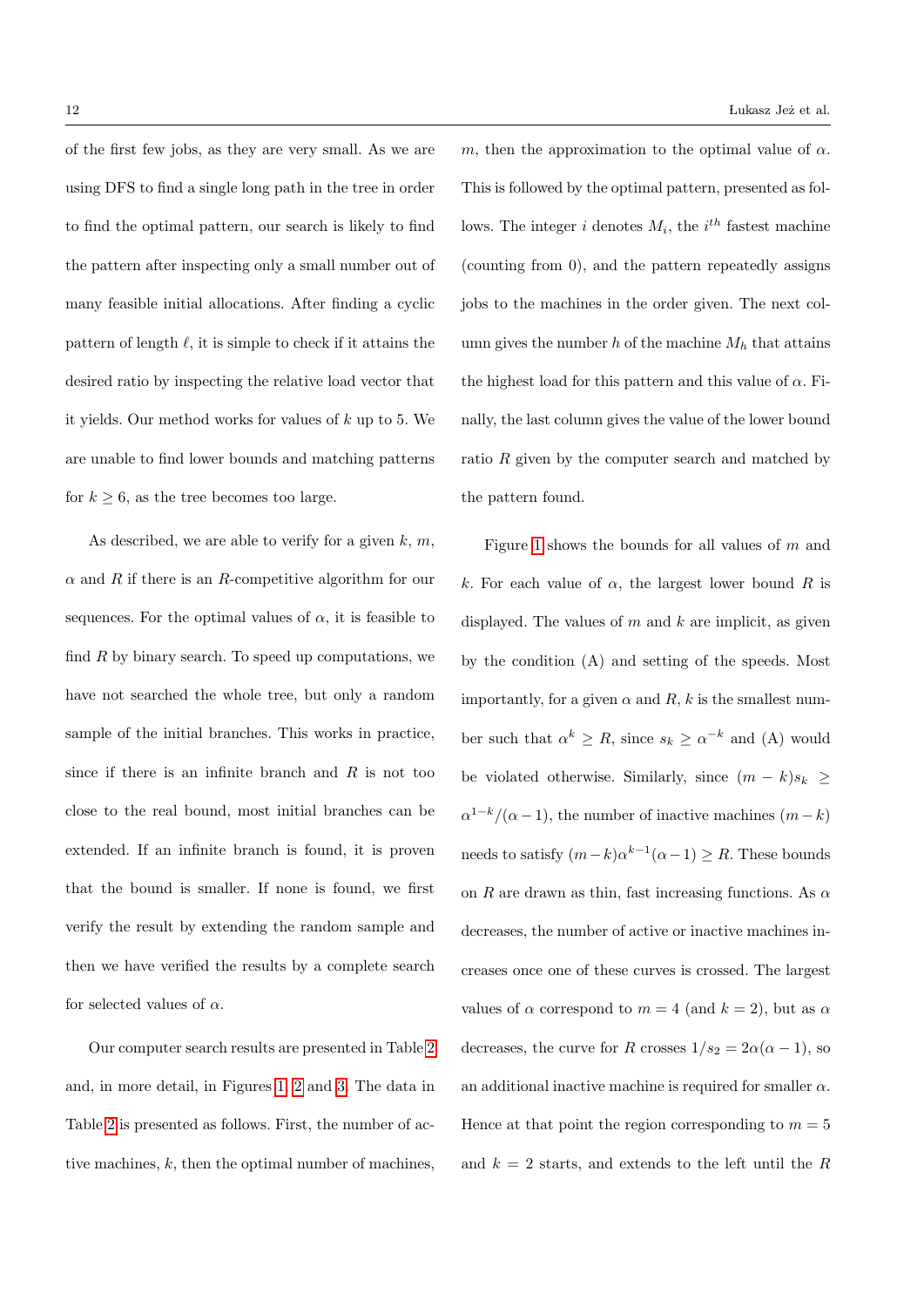| $\boldsymbol{k}$ | $\boldsymbol{m}$ | $\alpha$ | Pattern                                                     | $\boldsymbol{h}$            | $\boldsymbol{R}$ |
|------------------|------------------|----------|-------------------------------------------------------------|-----------------------------|------------------|
| $\mathfrak{D}$   | $\overline{4}$   | 1.722081 | 001                                                         | 1.                          | 2.141391         |
| $\mathfrak{D}$   | 5                | 1.521380 | 001                                                         | $\Omega$                    | 2.314595         |
| 3                | 6                | 1.450217 | 001021001020100102010010201                                 | $\mathcal{D}_{\mathcal{L}}$ | 2.347312         |
| 3                | $\overline{7}$   | 1.346256 | 0010201012                                                  | 1.                          | 2.439957         |
| 4                | 8                | 1.346256 | 0010201012                                                  | 1.                          | 2.439957         |
| 4                | 9                | 1.255564 | 0102103012010210301201023                                   | $\mathfrak{D}$              | 2.462775         |
| 5                | 10               | 1.222412 | 010321041230012013021041023012                              | $\Omega$                    | 2.483120         |
| 5                | 11               | 1.209132 | $010213020140312010230412010321040120310210340120132010423$ | $\overline{4}$              | 2.502672         |
|                  |                  |          | $\ldots$ 010210341020130120412031020134                     |                             |                  |

<span id="page-12-0"></span>Table 2 The results of the computer search for lower bounds, together with cyclic patterns that attain upper bounds slightly larger than these lower bounds.



<span id="page-12-1"></span>Fig. 1 The graph presents what lower bounds our strategy yields for  $\alpha \in (1.2, 2.0)$ .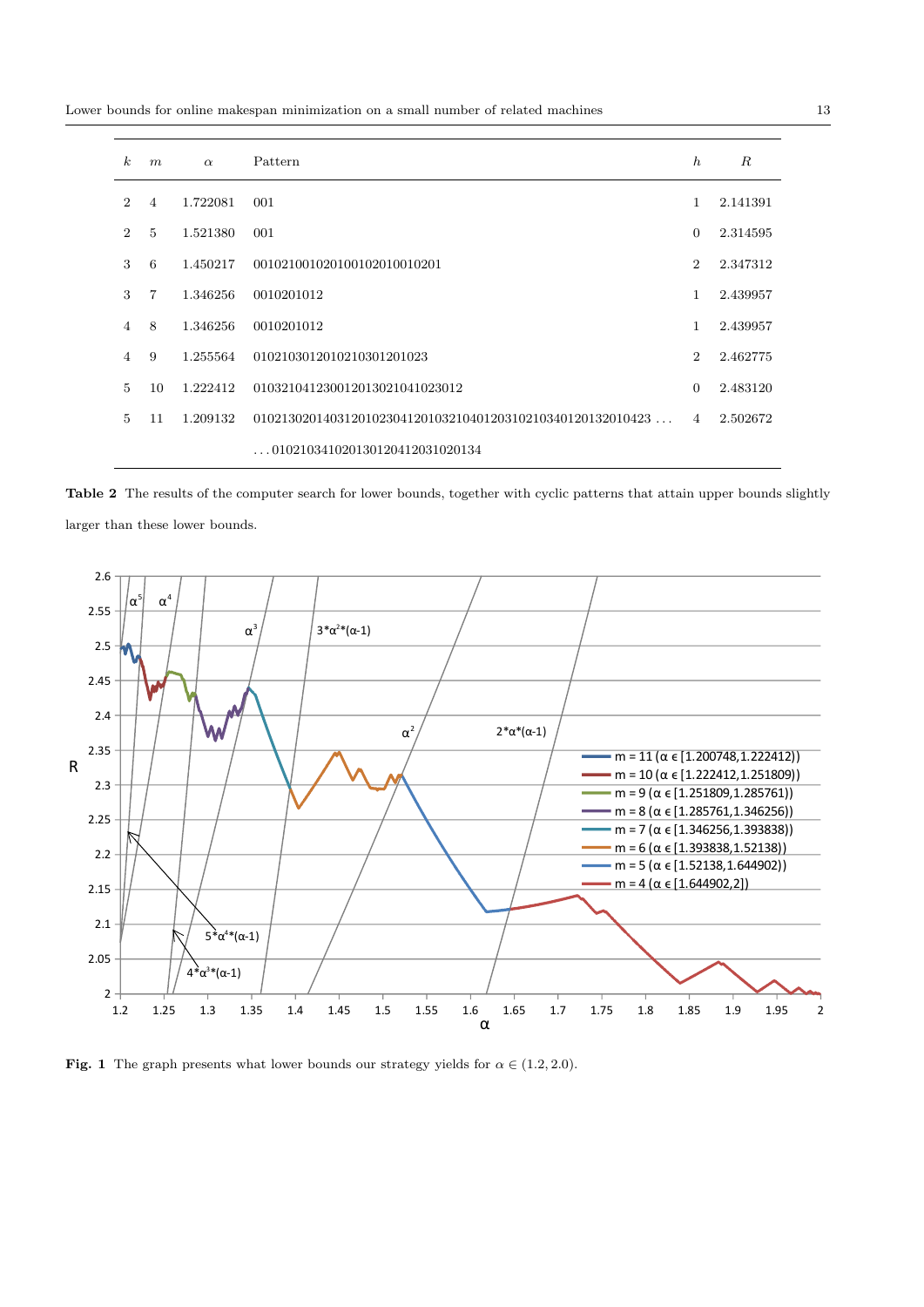

<span id="page-13-0"></span>Fig. 2 A zoom-in on the left part of Figure [1,](#page-12-1) i.e.,  $\alpha \in (1.20, 1.28)$ .

curve crosses  $1/s_2 = \alpha^2$ ; at that point an active machine is added and the region corresponding to  $m = 6$ and  $k = 3$  starts, and so on.

The patterns found for  $k = 2$  match the patterns found in our analysis of  $m = 4, 5$ . The lower bound we found for  $k = 3$  is slightly better than the previous lower bound found by computer search for 3 active machines (2.438).

In general, the lower bounds increase with increasing number of machines. However, as the figures show, the exact dependence on  $\alpha$  is complicated.

While the optimal R is at most  $\alpha^k$  in general, sometimes it is strictly smaller: This is the case for all even  $m \leq$ 10, including  $m = 4$ , for which we gave a combinatorial proof. Thus, trying all possible values of R, rather than fixing it at  $\alpha^k$  (as [Berman et al](#page-15-0) [\(2000\)](#page-15-0) did) allowed us to obtain new bounds for even  $k$ . Additionally, it is interesting that for  $m = 9$  and  $m = 11$ , the optimal R is strictly smaller than  $\alpha^k$ , leading to improved bounds for odd m as well. Another anomaly is that for  $m = 8$ , the best bound matches the bound for  $m = 7$ . Thus, it does not always help to add an active machine without an accompanying inactive machine.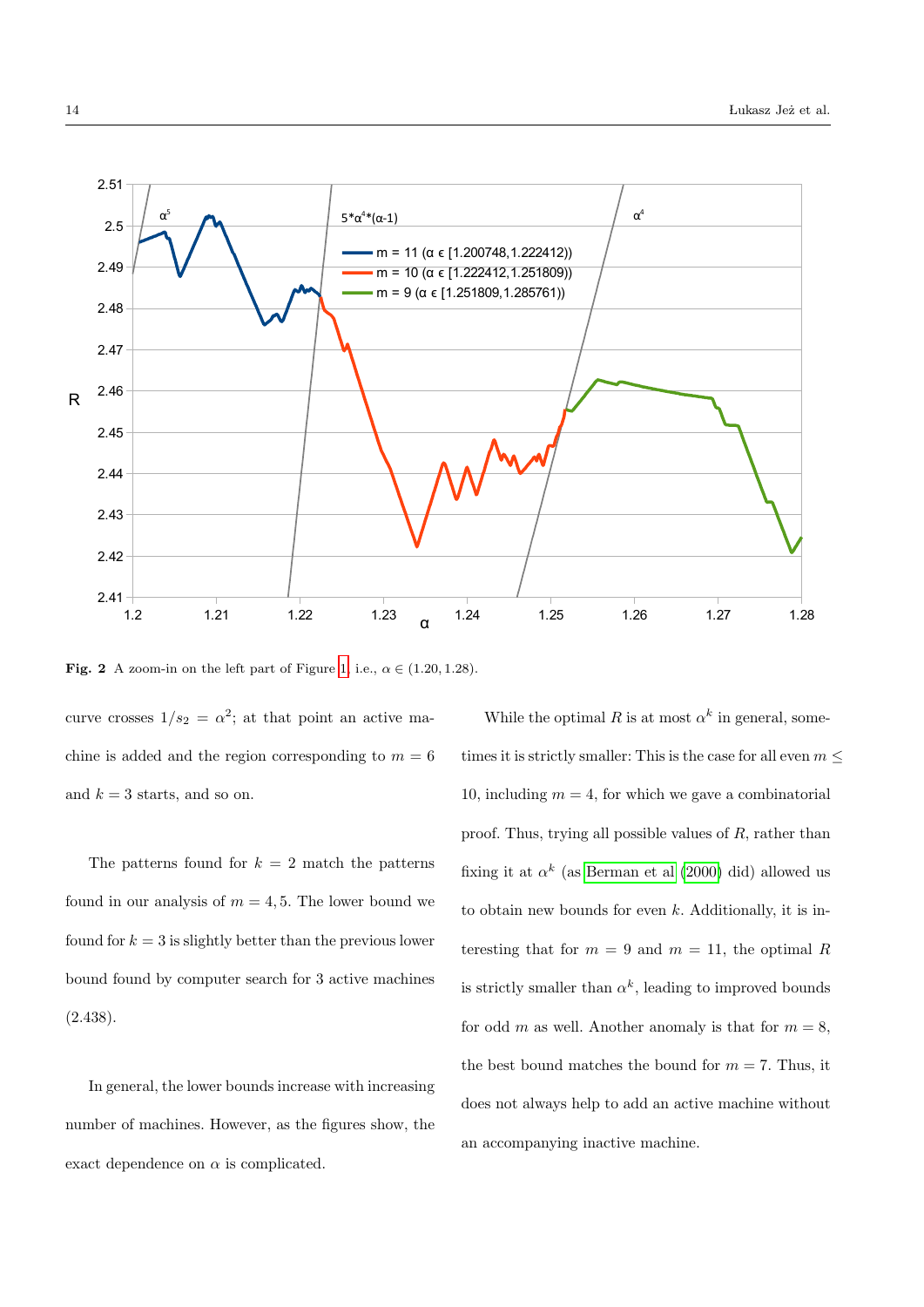

<span id="page-14-2"></span>Fig. 3 A zoom-in on the center part of Figure [1,](#page-12-1) i.e.,  $\alpha \in (1.44, 1.46)$ .

Our program for finding these lower bounds as well as a spreadsheet summarizing its results can be found at <http://iuuk.mff.cuni.cz/~sgall/ps/smallm/>.

## 5 Conclusions

We have shown new lower bounds for online makespan scheduling on a small number of uniformly related machines. In contrast to the recent asymptotic bound from [\(Ebenlendr and Sgall 2012\)](#page-15-2), for small  $m$  we are able to take an advantage of the combinatorial structure of the problem and of the fact that even for the optimal online algorithm (pattern), the completion times of the active

machines will be uneven. The gaps between the current lower and upper bounds are still significant and existing methods are limited to using geometric sequences of processing times for the lower bounds and doubling techniques for the algorithms. Finding new techniques seems necessary for further progress.

#### References

- <span id="page-14-0"></span>Aspnes J, Azar Y, Fiat A, Plotkin S, Waarts O (1997) On-line load balancing with applications to machine scheduling and virtual circuit routing. J ACM 44:486–504
- <span id="page-14-1"></span>Azar Y (1998) On-line load balancing. In: Fiat A, Woeginger GJ (eds) Online Algorithms: The State of the Art,